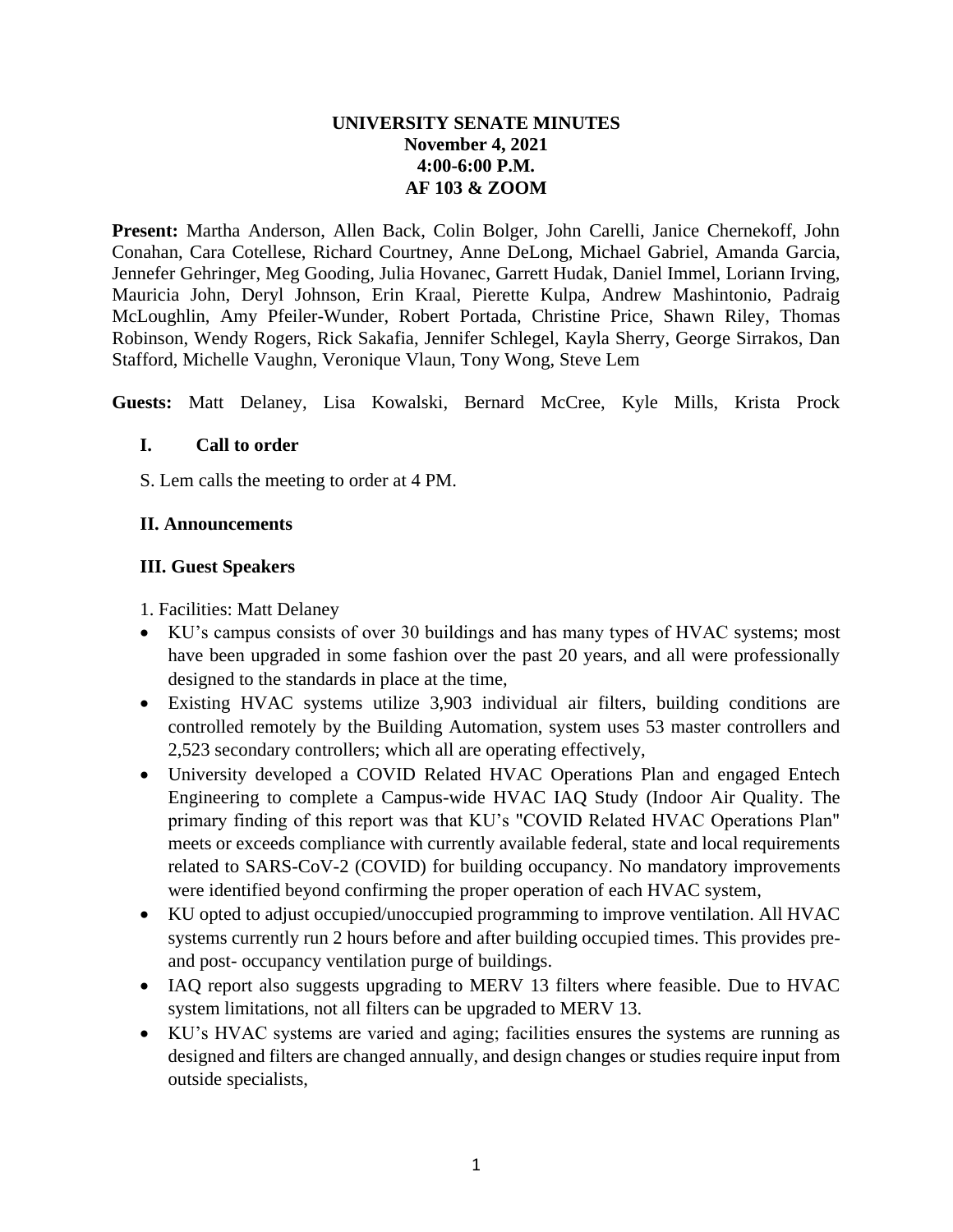- Currently reviewing HVAC IAQ Study, Health Center enhancements, Commencement Analysis,
- HVAC system in the Rohrbach Library upgrades or replacement systems are costly, Lytle HVAC upgrade from 2017 cost nearly \$3 million, typically handled as part of Life Cycle Renovation (DeFran underway)
- COVID Related HVAC Operations Plan is posted on university website under "Guide to the Fall 2021 Semester" This was supported by HVAC IAQ Study completed by Entech Engineering in Sept 2020,
- Hosted tour of Heat Plant on September 27, 2021, included campus leaders from University Senate, APSCUF, AFSCME, etc., joined APSCUF Meet & Discuss on October 12, 2021 and provided support documents in advance to answer questions at the meeting.

J. Stafford: Has the substances found in buildings been identified? M. Delaney: Not yet.

# **IV. Approval of the Minutes from October 7, 2021**

R. Courtney moves to approve, P. McLoughlin seconds; all in favor, minutes from October's meeting approved.

# **V. Reports**

1. Senate President – S. Lem

• Moving back to non-Covid related questions on Student Success committee, looking at what student success will look like in post-Covid world in terms of enrollment and retention.

# 2. Senate Vice President – T. Wong

The Committee on Committees would like to make the following recommendations on filling the vacancies of Senate committees due to retirement, leave of absence, or resignment.

- *Enrollment Management Committee* College of Visual & Performing Arts Representative – replacement for the rest of the term till Aug 2022 - Summer Doll-Myers (Communication Design)
- *Events Advisory Council* Faculty Representative from Sport Management – 2 years - Jeffery Whitmoyer (Sport Management and Leadership Studies)

All senators in favor of the above recommendations.

# 3. Senate Secretary – M. John (no report)

4. University President – K. Hawkinson (no report; attending COT meeting)

# 5. University Provost – L. Basden Arnold (no report; attending COT meeting)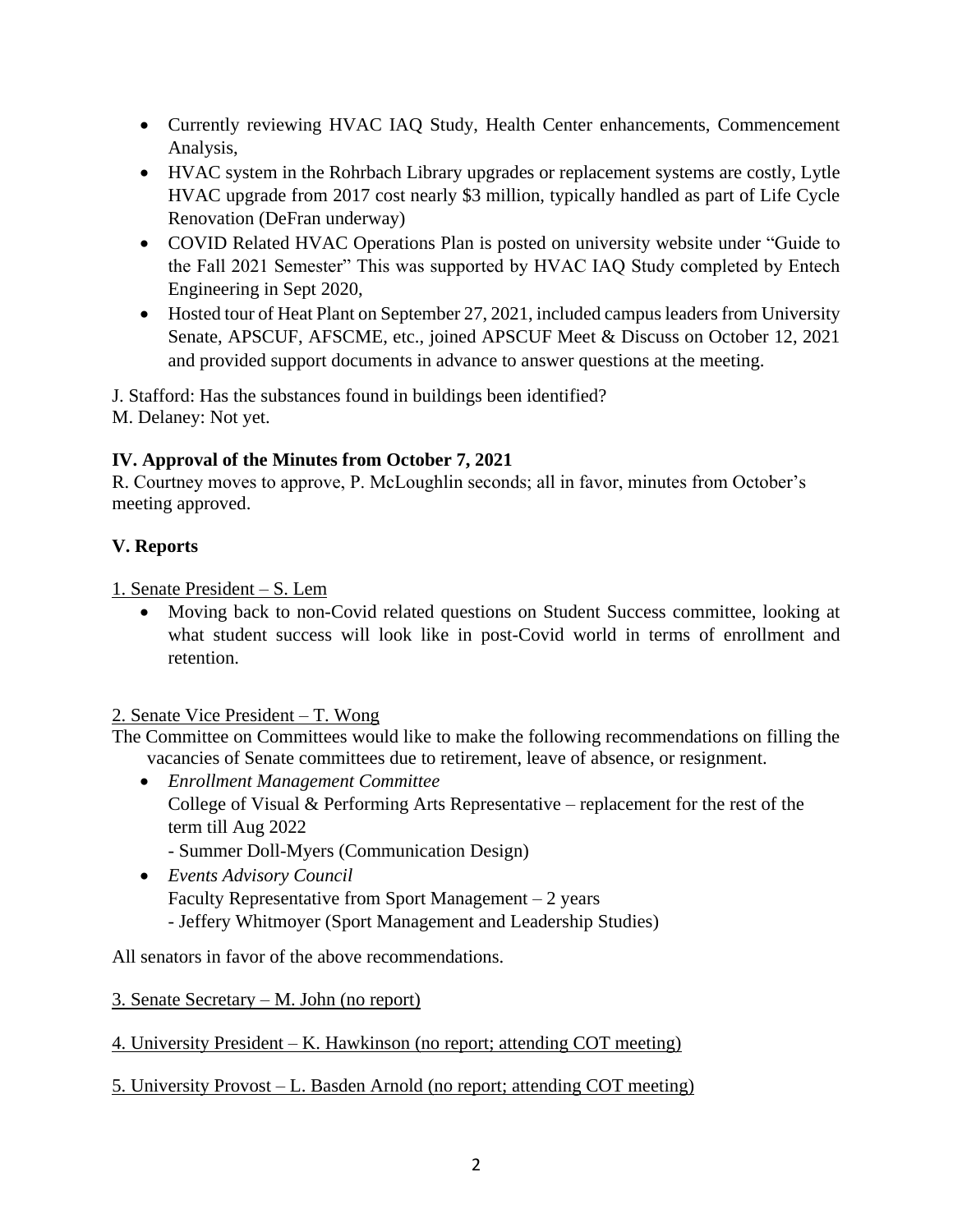### 6. Student Government Board – K. Sherry

- Since the last Senate meeting, SGB's Executive Board set up a meeting with Senate leadership to further discuss the pass/no credit grading policy and how to possibly reimplement it for this semester. This will be discussed later.
- SGB participated in PrideFest, ElectHer, Grad Fest, and Homecoming Spirit Stations. College of Liberal Arts and Sciences representatives hosted a Meet the Reps event. Many collegiate groups sent out surveys to the student body to gather information to take back to administrators and college Deans, as well as use the feedback to generate ideas on how SGB as a whole can best help represented students.
- Academic Affairs committee released a newsletter to remind students of academic resources and events on campus,
- Public Relations committee continues to keep students informed and engaged through various initiatives,
- Student Affairs committee has worked hard for multiple weeks to plan the annual Fall Fest event being held on 11/4/21 from 5-7pm on the DMZ.
- SGB is looking forward to finishing the semester strong with a few more events and initiatives, and also hope to have an engaging discussion about pass/no credit later on in this meeting.

### 7. Assessment Office – K. Prock

- Assessment fellowship applications are due on 11/5/21,
- All departments except one submitted academic assessment reports,
- January Assessment Day will be held on 1/19 and 1/20: there will be a session on grading assessment and Gen Ed.

### **VI. Unfinished Business**

S. Lem: A lot of polices are currently with ASPC, questions are being investigated, there is not much to report just yet.

Senate Constitution: Feedback is being used from JEDI initiative to make sure all angles are covered in the Senate constitution.

- 1. Course Grading Undergraduate Students (ACA-048) @ ASPC
- 2. Final Examinations (ACA-025) @ ASPC
- 3. Repeating Courses Undergraduate Students (ACA-008) @ ASPC
- 4. Individualized Instruction (ACA-034) @ ASPC
- 5. Course Withdrawals (ACA-011) @ ASPC
- 6. Senate Constitution Revisions @ Task Force

### **VII. New Business**

1. Pass/No Credit Grading Policy: K. Sherry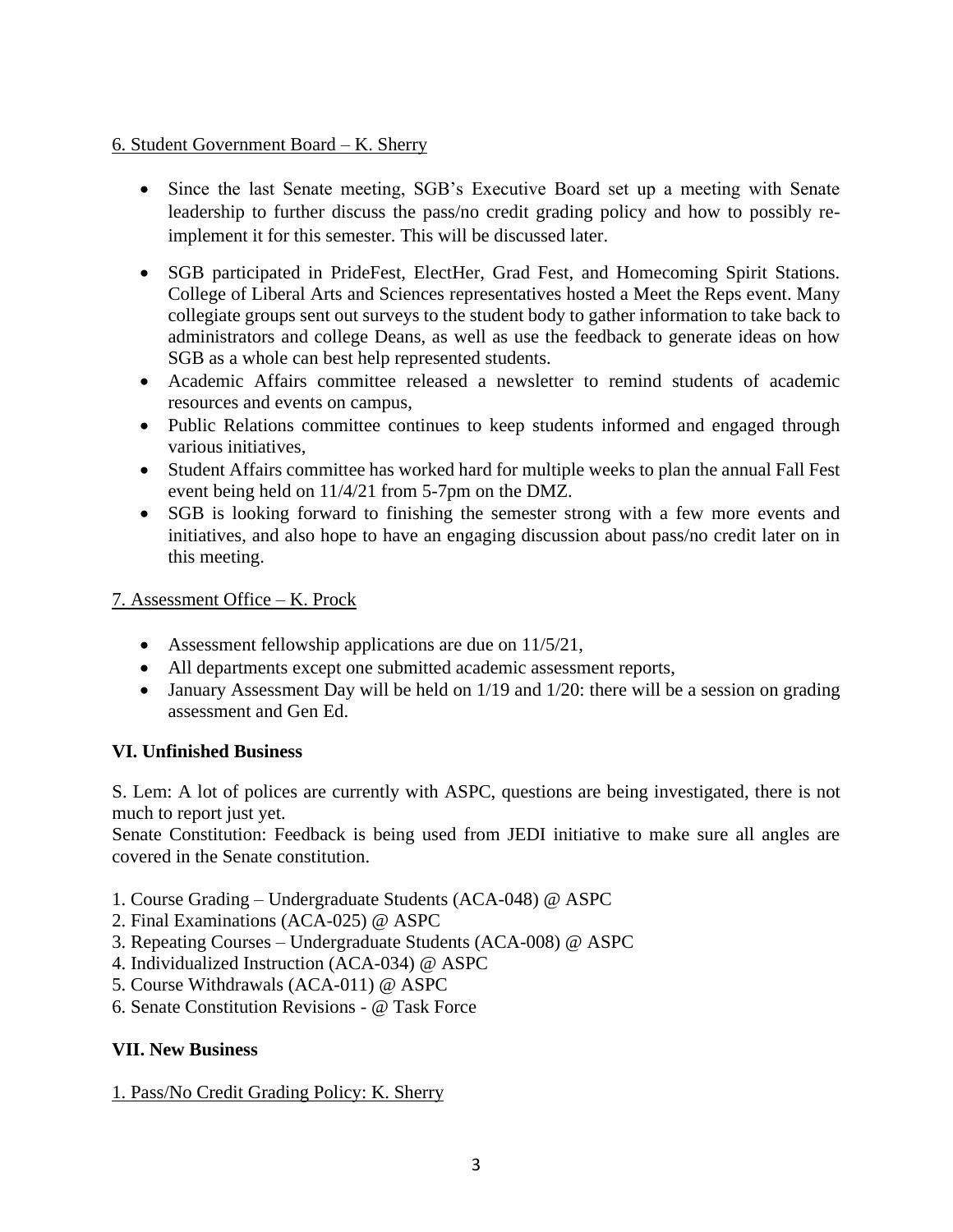- Pass/no credit was implemented for the past 3 semesters during COVID-19 to alleviate stress and worry from our students, so we are asking to bring pass/no credit back during yet another COVID semester to help us ensure the well-being of our students.
- We are potentially setting our students up for failure and increased pressure during an already harsh time in our lives without the option of pass/no credit. Unless there is an equal amount of support offered in another manner, such as increasing mental health resources or accommodations for online learning, pass/no credit seems to be the best compromise and solution to preserve our students' well-being and passion for learning.
- Students' ability to perform is impacted by sick family members, working multiple jobs, and switching between online classes and face to face classes. Many students are also suffering from mental health issues.
- The benefits of helping the students in need will outweigh the risk of students who use the pass/no credit system. This will mean less stress, less tension, and better success & retention rates for students.

S.Lem: This was discussed with the Senate Exec. committee, and President Hawkinson will endorse what the Senate body votes on.

T. Wong: Response to SGB's motion:

- Sympathetic of the situations that many students are facing. A historical background of this grade-changing policy is important. In Spring 2020, Drs. Hawkinson and Zayaitz contacted the Senate Executive Board about implementing a pass-no credit policy. The Senate Executive Board did the research and discussed with the Academic Standards and Policies Committee. There were roughly three scenarios: let students change to pass-fail by a certain deadline during the semester; blanket pass-fail; let students change the grade afterwards. The first scenario caused extra stress to students, unknown consequences; the second scenario discouraged students to work hard, some want good grades on the transcript for graduate school application or work; third scenario offered the greatest flexibility. In the end it was decided that, because we changed the modality on the students, we should allow them to change their grades,
- In Fall 2020, Dr. Zayaitz asked if it was possible to have the same policy again, and this was agreed on by the Senate Executive Board. This semester, Dr. Hawkinson withstood a tremendous amount of pressure to ensure that courses do not change modality,
- What students signed up for is exactly what they get, thus there is no reason for this exceptional flexibility,
- Transition from online back to face-to-face is not easy, but all students have 11 years of face-to-face education, so it is also not an impossible task, changing grades hurts students a lot without them realizing it,
- Although No Credit does not hurt the GPA, it hurts financial aid since it is considered an attempt,
- Grade changing policy should only be offered if students were treated unfairly. Hardship mentioned, very sad, may not ease up in the foreseeable future. The difficulty to transfer back is also not a reason to change grades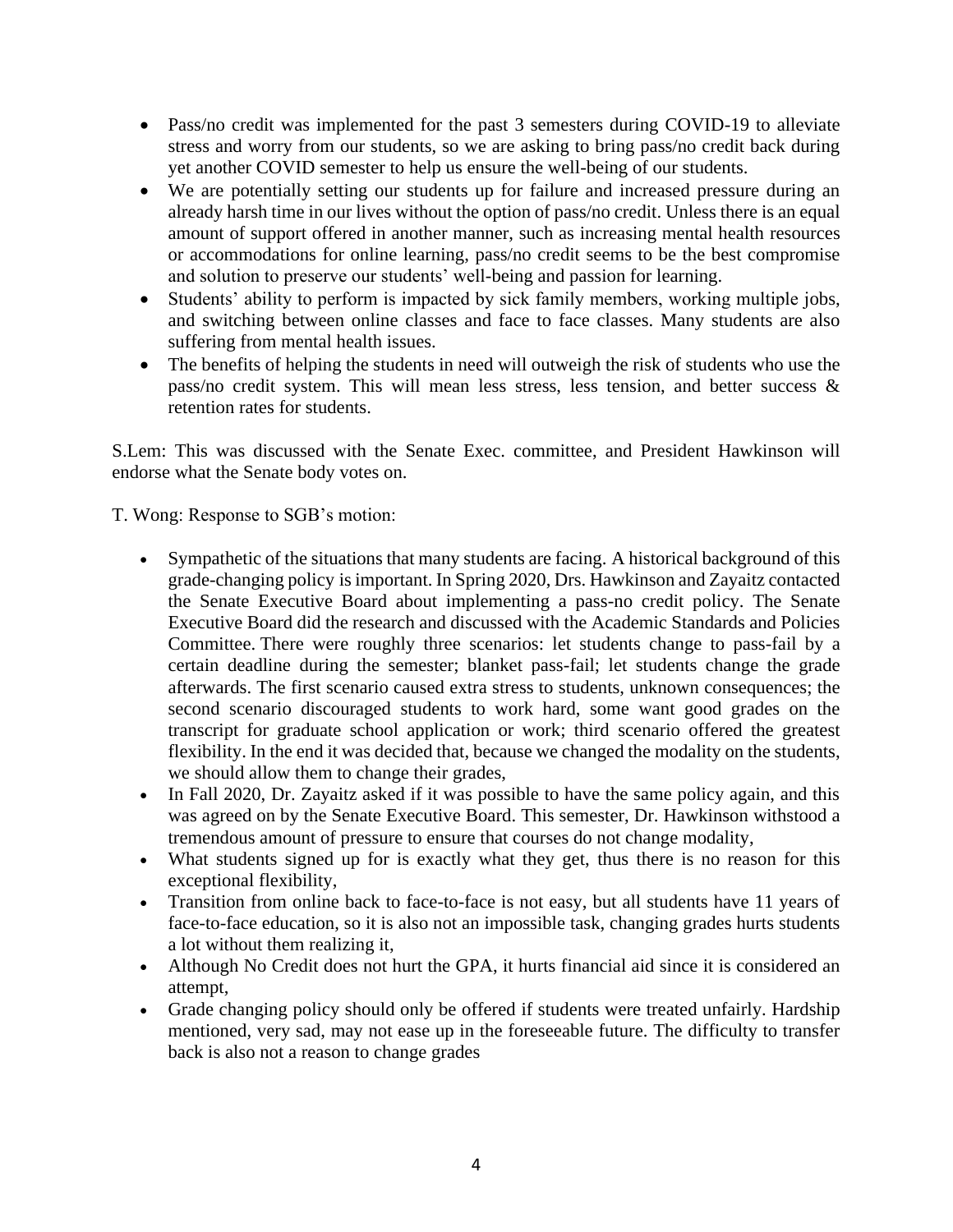G. Sirrakos: Do we have any sense of what sister schools are doing this semester, concern is similar to senator Wong, if students continue to use P/NC, how will this affect them in the future for graduate school? Not sure if SGB has looked into other PASSHE schools.

P. McLoughlin: Three sister schools do not offer this; other schools make no mention and are not doing it this semester. This all stopped in Spring 21". Math department discussed this policy this morning and voted no.

J. Schlegel: Thanks to senator Sherry. What are the parameters that need to be in place where SGB believe KU should return to the regular grading?

T. Robinson: We need to make consistent adjustments, due to things out of our control, SGB should consider thinking broader, petition administration for more variability, other groups were not afforded same accommodations and continue to be resilient.

M. John: We cannot offer this indefinitely; impression was that this was only being requested for this semester and not indefinitely?

K. Sherry: Yes, we just request this policy to be extended for this semester.

M. Gooding: We need to trust students to make these choices. How is taking P/NC is an easy way out when the current system is setting students up to fail?

T. Wong: We think some students are ill informed, switching grades is not appropriate, alternative ways such as late withdrawal are available, the concern is that grade changing might not be the only way.

G. Sirrakos: Not sure it is about getting an easy way out, Covid protocols are great questions that should be addressed to the administration.

R. Courtney: Very rare that students contact faculty due to Covid, we cannot issue certificate in department without letter grade.

A. Back: Students in quarantine want to follow missed classes on zoom, but faculty are unable to do so via a hybrid model.

E. Kraal: Very flexible, but concerned if we are truly helping with retention if this is implemented A, Pfieler Wunder: Thanks for SGB, one concern is when we see patterns where these P/NC grades are hurting students in the long term. Faculty are thinking academics as well as the financial story.

B. McCree: This policy has had a very negative impact on students in terms of financial. Students must have 2.0 and complete 2/3 of classes attempted in order to receive financial aid. Very concerned if we do that this semester, we will have a greater loss of students due to no financial aid. This year Financial Aid had to work with the Registrar for students not to complete W so as to not affect their GPA. At some point we have to move forward; we need to retain students not lose them. We can only give one financial appeal per student in their academic history.

J. Carelli: Finding alternatives is very important, we can offer incomplete grades, and get it done over winter or summer, some majors require minimum GPA to graduate.

A. Pfeiler-Wunder: Please let students talk with their professors about what they need, use support structures.

K. Sherry: Any other solutions will be great. Will continue to remind students about resources available.

D. Johnson: Is it allowable for academic exceptions committee to change a grade from a F to an NC?

B. McCree: This is currently happening. Students can still change any F grade using this policy, by communicating with Registrar's office.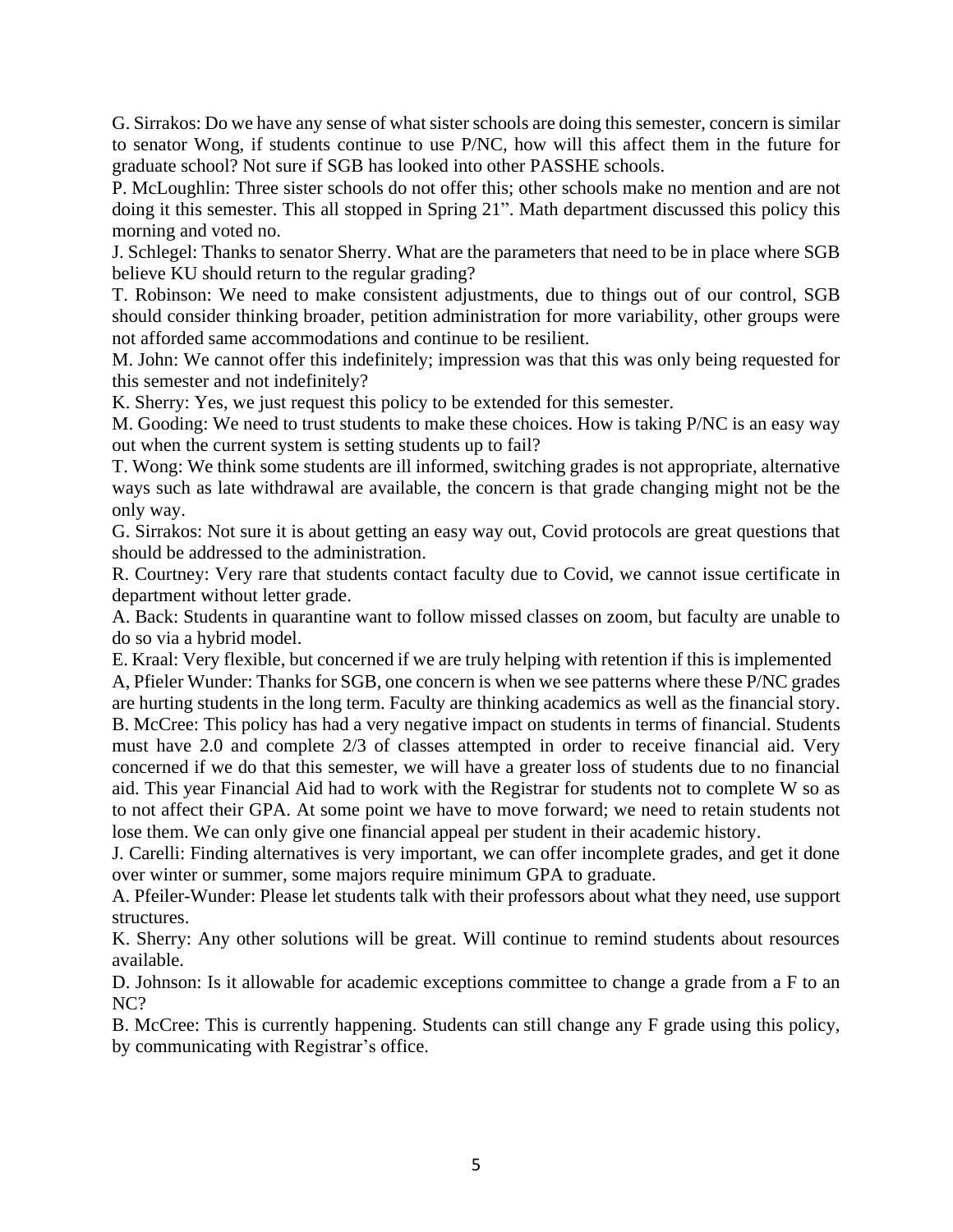E. Kraal: Idea of appeal is beneficial, more of an education campaign for students, flow chart can be useful, make students aware of wide variety of options that exist without this. Many students who need this information are not engaged so reaching out is important.

J. Chernekoff: Sympathetic, but transcripts virtually have no grades for three semesters, many faculty are doing their best, continue to emphasize those resources.

P. McLoughlin: Thanks for bringing this forward, one of the best conversations seen in Senate for the last decade, thanks to Tony Wong for facilitating the correct channels to voice this concern.

M. Gabriel: What about extending withdrawal deadline?

S. Lem: SGB felt students did not need the option.

K. Sherry: SGB felt that this compromise was not equivalent to P/NC, a withdrawal would hurt students, but SGB is willing to consider this now.

J. Carelli: Since the withdrawal deadline is tomorrow, this is difficult to do at this late stage.

P. Kulpa: Is this another underscoring of the issue that resources available may not be enough for students?

J. Conahan: There are many factors involved in this process, to find one policy to address all of this would be a very difficult undertaking. There are negative unintended consequences.

J. Schlegel: 40% of college students have depression and 30% have anxiety, according to webinar attended. We need a consultation, assessment and referral team to look at all of it together; this might be a way to deal with this.

S. Lem: SGB has decided to withdraw the motion to extend the P/NC option, no need for a vote. Fantastic use of shared governance.

#### 2. Senate Exec Officer Nominations – A. Pfeiler-Wunder, C. Price, G. Sirrakos

G. Sirrakos: Positions are open are for Vice President and Secretary of Senate. Request is out for nominations; deadline is Nov 15th to submit. We would like to now open the floor for nominations for Vice President and Secretary.

Senator Cotellese nominates senator Johnson for Vice President and senator Sirrakos nominates senator Cotellese for Secretary. Both senators Johnson and Cotellese accept the nominations. Nominations will remain open until November 15<sup>th</sup> for both positions.

#### **VIII. Good of the Order**

T. Wong: There is no centralized place for faculty publications, awards and research, and student success stories. I would like to suggest merging all information to one location such as the provost's office. There will be a single request sent out by Provost office every semester in order to accommodate this. This will take care of COT reporting, which many forget about reporting to.

A. Back: Admissions should display Chambliss awards at registration, recommendation was made without answer.

G. Sirrakos: Information reported to the Council of Trustees is unknown, this may be useful rather than adding another layer of what needs to be done.

T. Wong: We are suggesting this process to reduce the work and even replace the Council of Trustees report. Many are confused about the data collected for COT. This method will make it clearer, and create a more centralized reporting process.